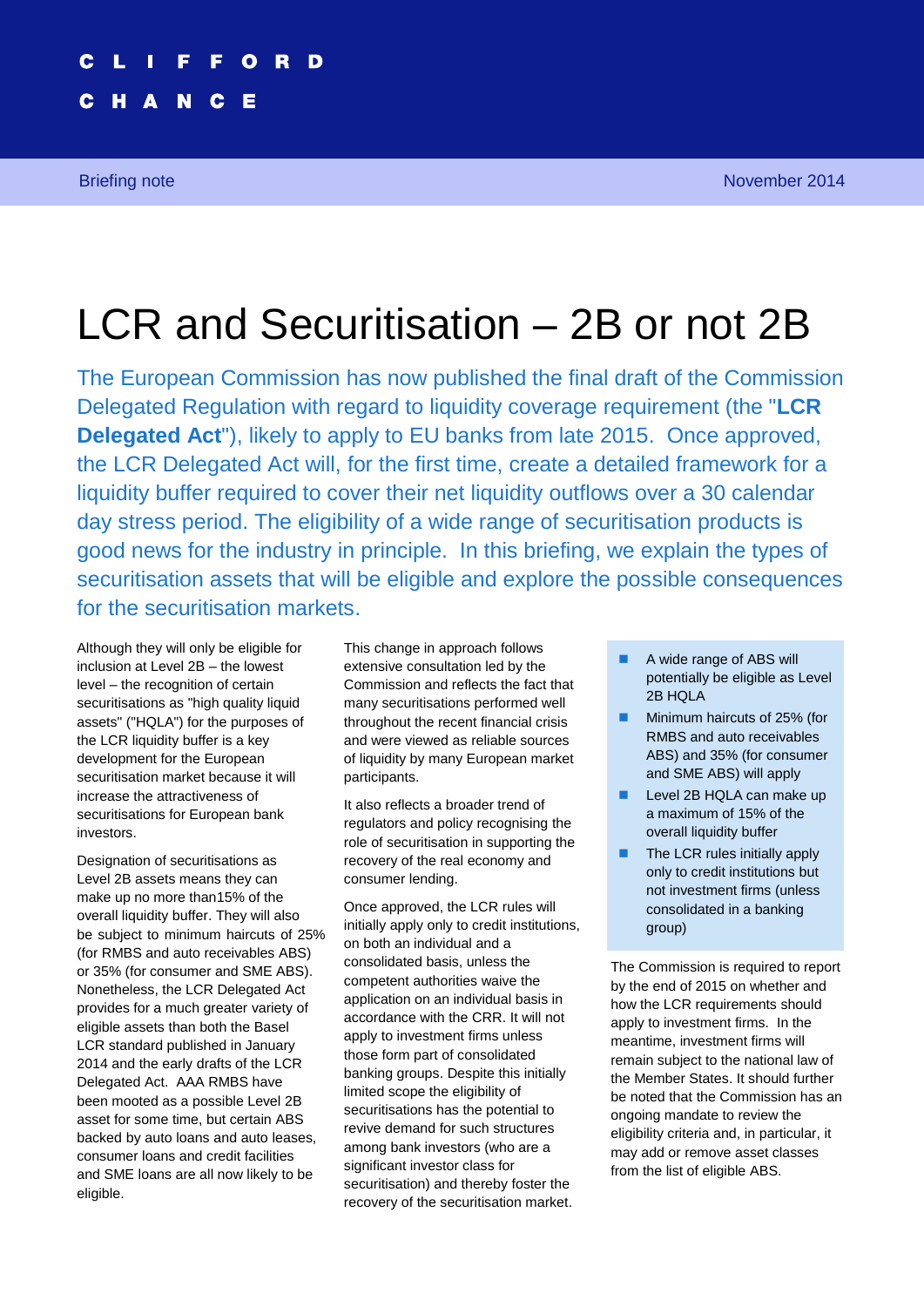# Eligibility criteria

In order to be Level 2B HQLA, securitisation assets must meet (i) the general and operational requirements applicable to all HQLA, and (ii) the specific eligibility criteria for Level 2B securitisations contained in Article 13 of the LCR Delegated Act.

### **General and operational requirements**

The general requirements broadly aim to ensure that each position included in the liquidity buffer is can be quickly monetised. In support of this, the rules require that instruments be freely and readily transferrable, are not subject to any security or encumbrances and that they are easy to value – either by reference to widely disseminated market prices or by using a simple formula based on publicly available inputs.

The rules also exclude from the liquidity buffer positions issued by the entities with "close links" to the credit institution itself. This includes its related persons or securitisation special purpose entities (SSPEs).

The operational requirements mandate that policies, limits and procedures be put in place to ensure that the liquidity buffer assets be appropriately diversified, readily accessible and segregated. Hedging of the market risk associated with the assets included in the liquidity buffer is generally permitted, provided that it doesn't result in the relevant position not being readily available for monetisation and that the potential costs of any broken hedge are properly accounted for in its valuation.

### **Eligibility criteria**

The eligibility criteria specific to Level 2B securitisations fit broadly into 4

categories: (i) asset class; (ii) underlying asset features; (iii) structural features of the securitisation; and (iv) features of the specific securitisation exposure. We address each of these in turn below.

#### **Eligible asset classes**

Securitisations of the following asset classes will, subject to compliance with the other requirements noted in this briefing, be Level 2B HQLA:

- residential loans secured with a first-ranking mortgage granted to individuals for the acquisition of their main residence. Pools including buy-to-let mortgages would not, therefore, qualify as Level 2B HQLA;
- **fully guaranteed residential loans;**
- commercial loans, leases and credit facilities to finance capital expenditures or business operations (other than the acquisition or development of commercial real estate);
- **a** auto loans and leases;
- **lacks** loans and credit facilities to individuals for personal, family or household consumption purposes.

Resecuritisations and synthetic securitisations (in each case as defined in the CRR) are specifically excluded.

#### **Underlying asset features**

These criteria apply to the underlying pool of securitised exposures:

- *Originator*: The originator of the underlying exposures must be a credit institution, an investment firm, or an undertaking whose principle activity is one of those listed in Annex I of CRD4.
- **Homogeneity:** All exposures within the securitisation position must belong to only one of the

listed asset categories, thus excluding mixed asset pools. The only exemption is made for residential mortgage loans pools which may include first-ranking residential mortgages and fully guaranteed residential loans.

#### *LTV/LTI limits*:

- Residential mortgage loans secured with a first ranking mortgage satisfy either the LTV requirement under the Article 129(1)(d) of the CRR (broadly, a maximum 80% LTV) or an LTI requirement set out under the national law of the Member State in which the loan were originated (most useful for Dutch RMBS structures).
- Fully guaranteed residential loans must satisfy the collateralisation and the average LTV requirements under the CRR, which are drafted largely to cater for French-specific residential property financing techniques.
- **Type of borrower:** For SME exposures, at least 80% of the borrowers (as measured by reference to the portfolio balance) in the pool must be small and medium-sized enterprises at the time of issuance of the securitisation, and none of the borrowers can be a credit institution or an investment firm.
- *Location of the borrower*: The securitised exposures must be loans to borrowers established or resident in a Member State. Note, however, that this requirement does not appear to apply to RMBS.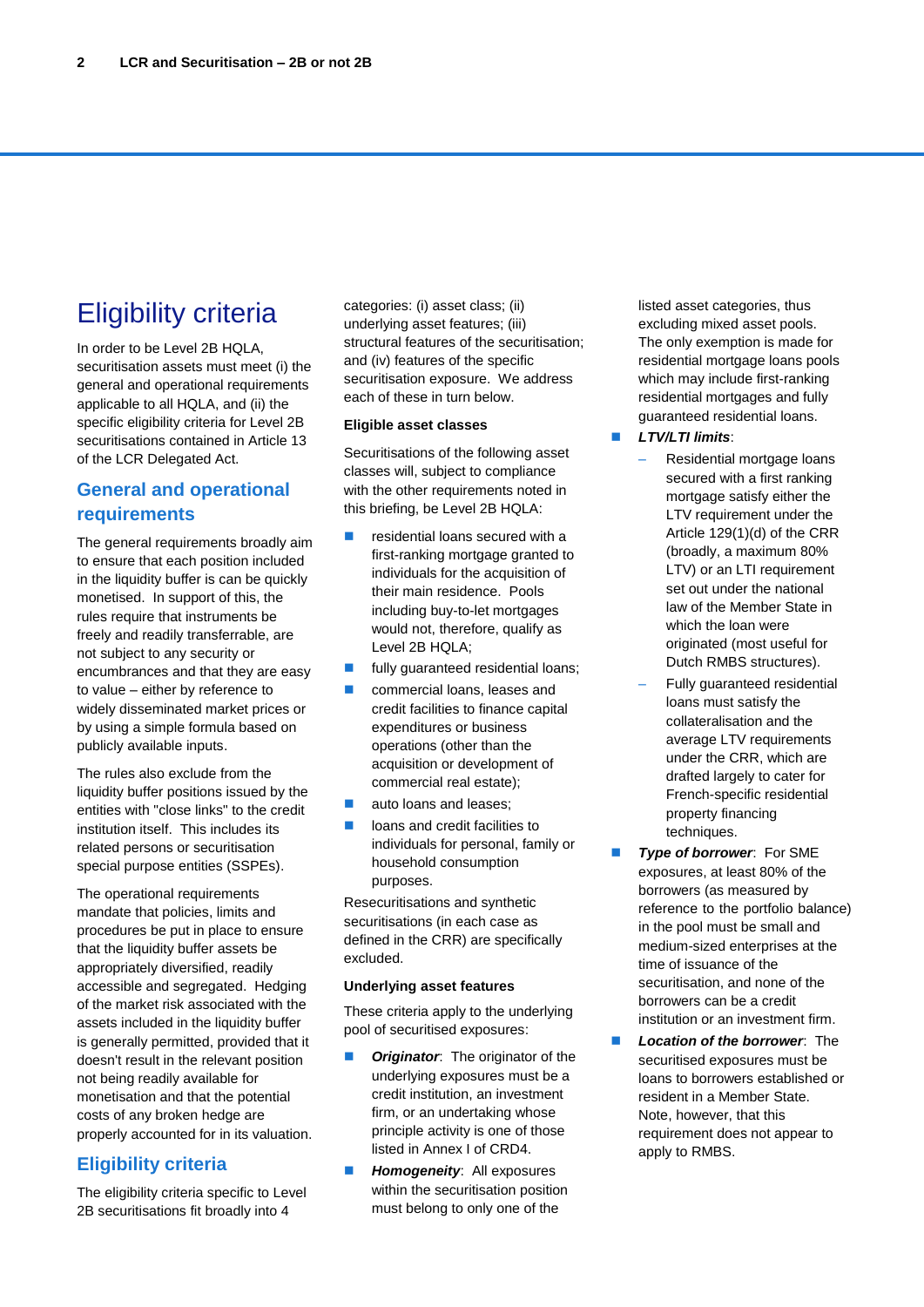#### *Borrower credit checks*:

- Where applicable, the borrowers under the underlying loans must have undergone a credit check that complies with applicable consumer credit directives or (in the case of RMBS) equivalent requirements in third.
- For RMBS, the pool cannot include so-called "liar loans", i.e. loans which were marketed and underwritten on the premise that the loan applicant (or and intermediary) was made aware that the information it provided might not be verified by the lender.

These criteria would exclude structures such as non-conforming UK RMBS. In addition, the requirement to comply with consumer credit rules in respect of auto receivable ABS sits awkwardly with the very real possibility that the obligor may well be a business. It is yet to be determined, therefore, whether ABS backed by commercial auto leases will be eligible. ABS backed by commercial loans are not typically seen in the market.

- *Seasoning*: At the time of issuance of the securitisation, the borrowers or, where applicable, the guarantors, must have made at least one payment (this requirement does not apply to credit card receivables).
- *Credit quality of exposures*: The exposures included in the underlying asset pool must not include (i) exposures to credit-impaired obligors (or guarantors), or (ii) exposures in

default. In each case, the credit quality of exposures will be tested at the time of issuance of the securitisation or at the time of incorporation of the relevant exposure in the pool (the latter being the test for exposures added to the securitisation after issuance).

 *No financial instruments or derivatives as exposures*: The underlying exposures must not include transferable financial instruments or derivatives. Financial instruments issued by the issuer or other parties within the securitisation structure and derivatives used to hedge currency and interest rate risk are, however, permitted.

In the context of ABS backed by auto loans/leases, there are also specific criteria that apply to the type of vehicles which may be financed and the type of related security, as well as ancillary services which may be provided as part of the relevant financing service (such as, for example, insurance and service products, additional vehicle parts, residual value of leased vehicles).

#### **Structural features**

In terms of the structural features, the LCR Delegated Act requires the following:

- $\blacksquare$  The securitisation must be set up using a "true sale" structure that is not subject to severe clawback provisions or challenges in the event of the seller's insolvency.
- The transaction must provide for sequential amortisation, with no substantial cash trap at the issuer level on each payment date. Alternatively, where there is a revolving period, the transaction must provide for appropriate early amortisation triggers

including at a minimum (i) deterioration in the credit quality of the underlying exposures; (ii) a failure to generate sufficient new assets of at least similar credit quality; and (iii) insolvencyrelated events in respect of the originator or servicer of the assets.

- $\blacksquare$  The securitisation cannot be structured so as to "depend, predominantly, on the sale of assets securing the underlying exposures". This is a slightly strange formulation, as it suggest e.g. on an RMBS, that you may not depend on the sale of the underlying homes, and would be meaningless in the case of unsecured loans as underlying assets. It is possible that this was intended to exclude securitisations with embedded maturity transformations common in, e.g. CMBS transactions with large balloon repayments that depend on refinancing the underlying asset. This may be amended at some point in the future, but for the moment it will be important to watch how market practice around this provision develops.
- **The servicing arrangements must** ensure, at a minimum, that a default or insolvency of the servicer does not result in a termination of servicing. In practice, it would appear that standard servicer replacement provisions commonly included in ABS transactions should satisfy this requirement.
- $\blacksquare$  The swaps and liquidity arrangements must, at a minimum, ensure that upon their default or insolvency, the relevant counterparty is replaced. Rated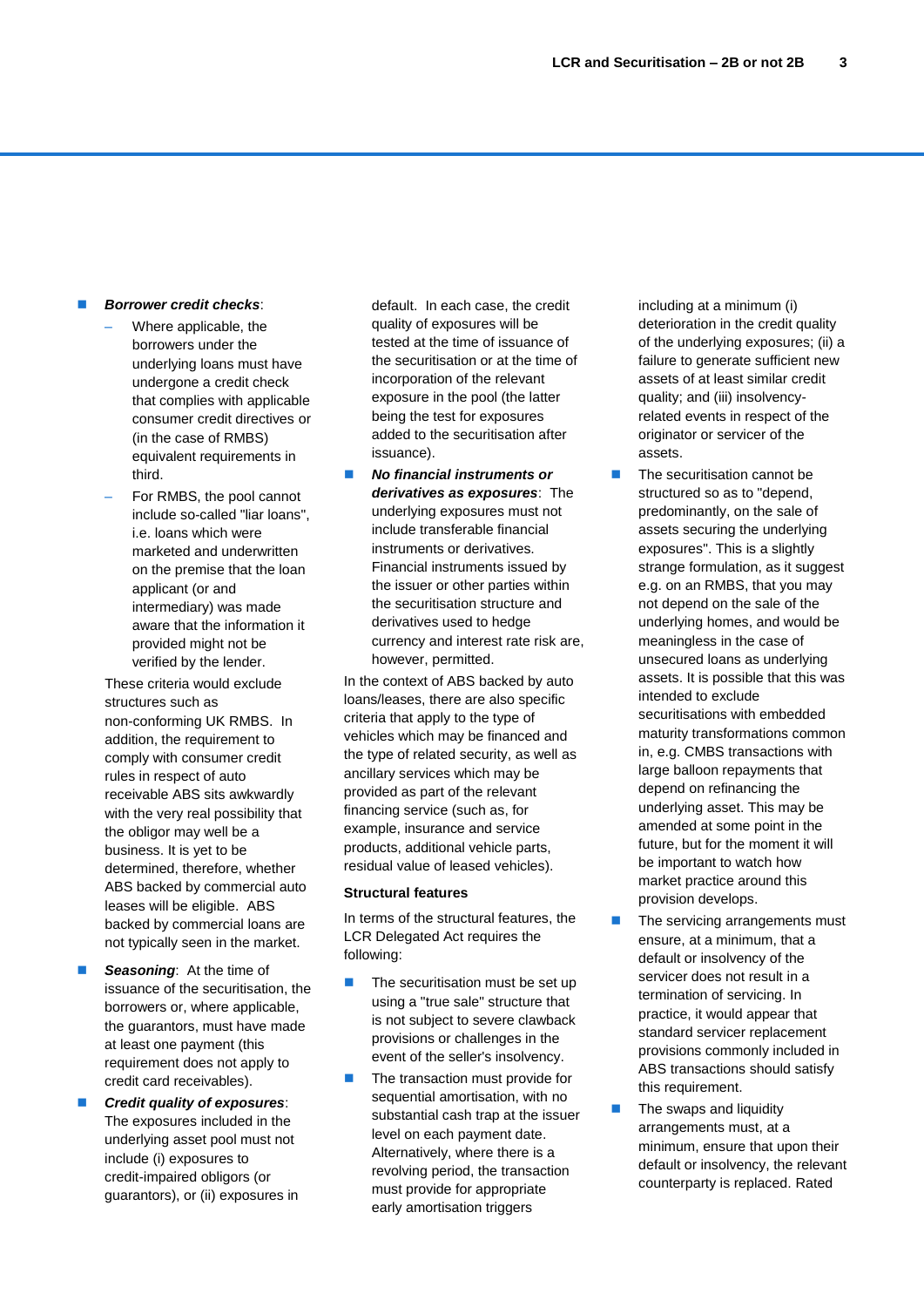securitisations typically include such provisions.

- Where the originator, original lender or sponsor is established in the EU, it complies with the retention requirements under the CRR. This requirement is a little bit confusing as most of the risk retention provisions in the CRR are articulated as obligations on an investing institution, rather than on the originator, sponsor or original lender. The point may be academic, however, because an investing credit institution concerned with whether a securitisation asset counts as HQLA for LCR purposes will also separately be concerned to ensure the risk retention provisions are complied with for regulatory capital purposes.
- Where the originator, original lender or sponsor is established in the EU, it complies with the disclosure requirements under Article 8b of the Credit Rating Agencies Regulation.
- Where the originator, original lender or sponsor is established outside the EU, it must make available comprehensive loanlevel data of a standard generally accepted by market participants on a regular basis. This requirement is unclear, as the fundamental concepts such as the "market" by reference to which these standards are to be judged are unspecified. Presumably, however, where at least one of the originator, original lender or sponsor is established in the EU, this obligation would be met for all three via compliance with Article 8b by the EU-established party.

#### **Securitisation exposure**

The requirements applicable to the securitisation exposure itself look at the rating, tranche seniority, tranche size and the remaining weighted average life of the tranche:

- **Only tranches at the highest level** of seniority at all times during the ongoing life of the transaction for both interest and principal are eligible, though the customary super senior payments (e.g. swaps and expenses) are permitted.
- $\blacksquare$  The tranche must be assigned a credit rating of at least credit quality step 1 (or an equivalent short term rating) by at least one nominated EU registered rating agency.
- $\blacksquare$  The issue size of the tranche must be at least EUR 100 million (or an equivalent in domestic currency).
- $\blacksquare$  The remaining weighted average life of the tranche must be 5 years or less. This is to be calculated using the lower of the securitisation's pricing prepayment assumption or a 20% constant prepayment rate (for which the credit institution must assume that a call will be exercised on the first permitted call date).

# Comfort for investors

Most investment grade, rated ABS of the appropriate asset classes should be in a position to satisfy these requirements. It should be noted, however, that compliance with Article 8b of the CRA Regulation might present a logistical challenge for some asset classes such as, for example, credit cards.

That said, investors will of course be interested in the form and level of comfort available to them that particular securitisation assets will qualify as Level 2B HQLA.

This is an area that will need to be monitored, but on its face, it would appear that the credit institutions will likely end up undertaking diligence similar to the regulatory due diligence required under the CRR, AIFMD and Solvency II regimes. From a practical perspective, the asset and transaction documentation disclosure in securitisation offering documents will, with only minor modifications, generally be sufficient to allow investors to check the relevant sections of a prospectus against a "checklist" of eligibility requirements and satisfy themselves independently as to eligibility.

### Next steps

Following publication of the final draft of the LCR Delegated Act on 10 October 2014, the European Parliament and the Council have three months (extendable by a further three months) in which to object.

Taking into account the objection period and the time required for industry preparations, the Commission's proposal suggests 1 October 2015 as the date from which the LCR requirements should apply.

From that date, the LCR will be phased-in, starting from a requirement to hold HQLA covering 60% of a credit institution's net liquidity outflows during a 30-day stress period in 2015. That figure will rise by 10% each year with a jump from 80% in 2017 to 100% in 2018, the final stage of implementation. That said, national competent authorities may phase in the requirement more quickly.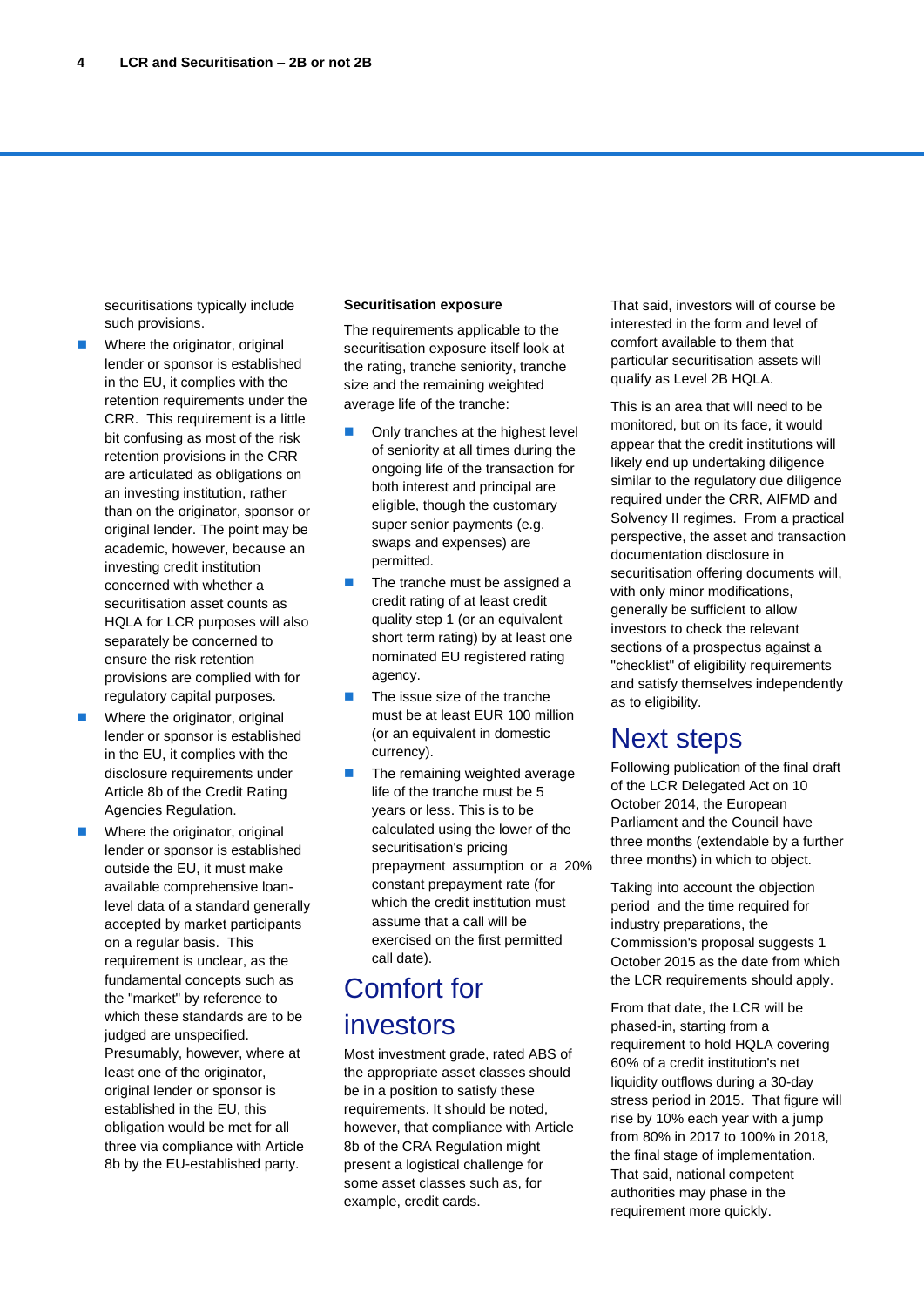### Authors



**Andrew Bryan** Senior Associate PSL, London

T: +44 (0) 7006 2829 E: andrew.bryan @cliffordchance.com

### **Contacts**

**Stephen Curtis** Partner, London

T: +44 (0) 7006 2281 E: steve.curtis @cliffordchance.com

**Frédérick Lacroix** Partner, Paris

T: +33 1 4405 5241 E: frederick.lacroix @cliffordchance.com

**Simeon Radcliff** Partner, London

T: +44 (0) 7006 2786 E: simeon.radcliff @cliffordchance.com

**Maggie Zhao** Partner, London

T: +44 (0)20 7006 2939 E: maggie.zhao @cliffordchance.com



**Andrew Forryan** Partner, London

T: +44 (0) 7006 1419 E: andrew.forryan @cliffordchance.com

**Simon Gleeson** Partner, London

T: +44 (0) 7006 4979 E: simon.gleeson @cliffordchance.com

**Jonathan Lewis** Partner, Paris

T: +33 1 4405 5281 E: jonathan.lewis @cliffordchance.com

**Peter Voisey** Partner, London

T: +44 (0) 7006 2899 E: peter.voisey @cliffordchance.com



**Julia Tsybina** Senior Associate, London

T: +44 (0) 7006 4368 E: julia.tsybina @cliffordchance.com

**Kevin Ingram** Partner, London

T: +44 (0) 7006 2416 E: kevin.ingram @cliffordchance.com

**Emma Matebalavu** Partner, London

T: +44 (0) 7006 4828 E: emma.matebalavu @cliffordchance.com

**Christopher Walsh** Partner, London

T: +44 (0) 7006 2811 E: christopher.walsh @cliffordchance.com